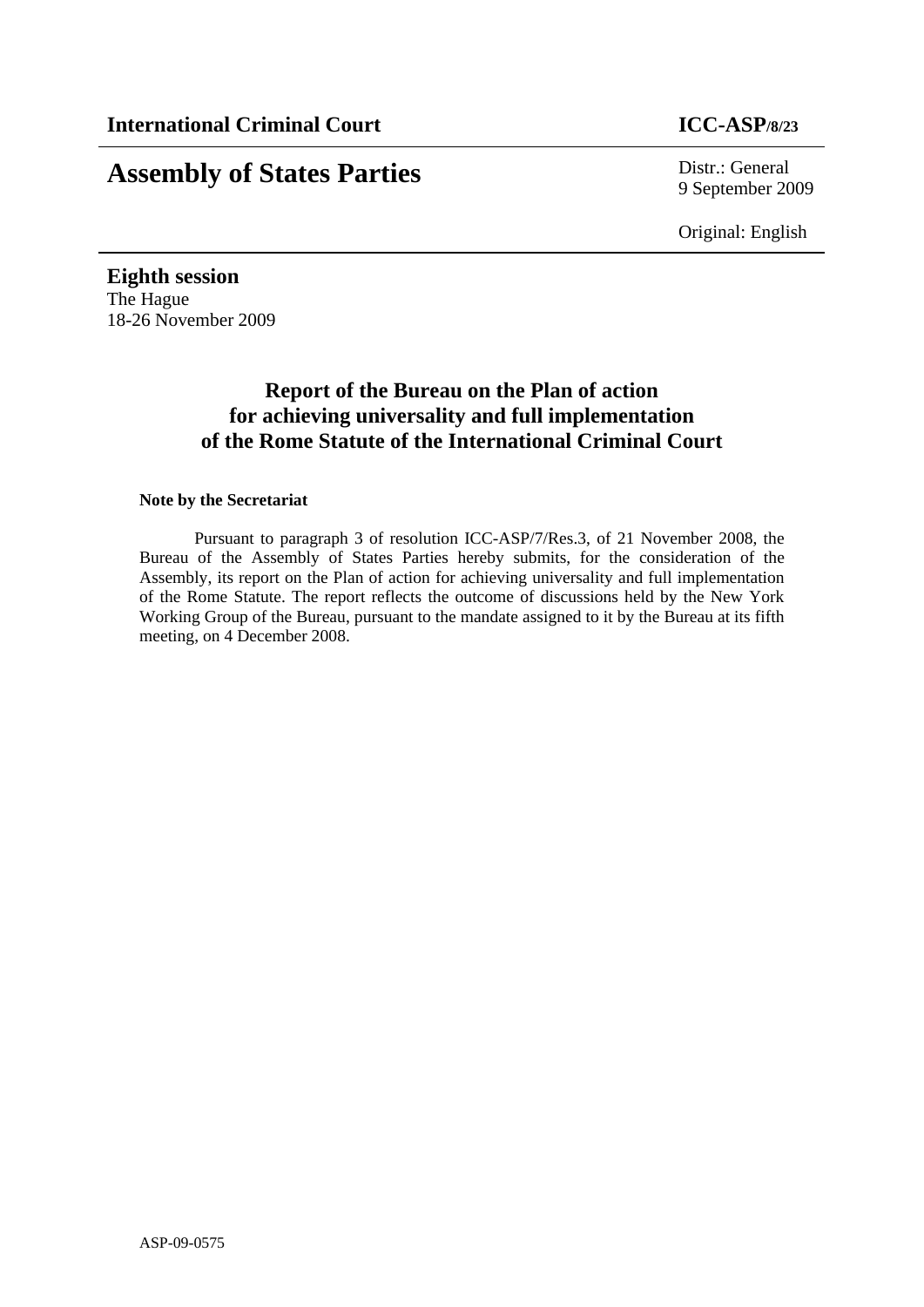# **A. Introduction**

1. At its fifth session, the Assembly of States Parties adopted, by consensus, the Plan of action of the Assembly of States Parties for achieving universality and full implementation of the Rome Statute of the International Criminal Court (hereinafter "the Plan of action").<sup>1</sup>

2. At its seventh session, the Assembly welcomed the report of the Bureau on implementation of the Plan of action, $2$  endorsed the recommendations contained therein and requested the Bureau to continue to monitor implementation of the Plan and to report thereon to the Assembly during its eighth session.<sup>3</sup>

3. At its fourth meeting, on 9 February 2009, the Bureau of the Assembly appointed Mr. Marko Rakovec (Slovenia) as facilitator for the Plan of action.

4. The Plan of action calls upon States Parties to proactively promote universality and full implementation of the Rome Statute through bilateral and regional relationships by, inter alia, convening and supporting seminars and other events, disseminating information about the Court, providing technical and financial assistance to States wishing to become party to the Rome Statute, providing information to the Secretariat of the Assembly of States Parties ("the Secretariat") and cooperating with the Court. Furthermore, the Plan of action calls upon the Secretariat to support States in their efforts to promote universality and full implementation of the Statute by acting as a focal point for information exchange, within existing resources, including by collecting and ensuring dissemination of such information. It also requires the Assembly, through its Bureau, to keep the Plan of action under review.

5. The Plan of action has been under consideration by the New York Working Group of the Bureau. In addition, consultations have taken place in The Hague in order to keep delegates, Court officials, members of civil society and other interested parties based in the Netherlands up to date on the progress in the discussions on the Plan of action and to receive their suggestions, comments and recommendations. As the Plan of action and the discussion on the issue of cooperation are in some respects interconnected, the facilitator for the Plan of action and the Bureau's focal point on cooperation, Ambassador Yves Haesendonck (Belgium), under the aegis of The Hague Working Group, have been in consultation on the best way to advance the matter.

#### **B. Informal consultations**

6. The facilitator held informal consultations with numerous actors in different forums. On 26 March and 15 June 2009, the facilitator convened two open meetings in New York. Representatives of States Parties, of States not party to the Rome Statute, the Secretariat, international organizations, the Court and civil society were invited to participate in the deliberations, with a view to involving as many interested actors as possible. This broad participation contributes to the achievement of both objectives of the Plan of action: universality and full implementation of the Rome Statute.

*<sup>1</sup> Official Records of the Assembly of States Parties to the Rome Statute of the International Criminal Court, Fifth session, The Hague, 23 November - 1 December 2006* (International Criminal Court publication, ICC-ASP/5/32), part III, resolution ICC-ASP/5/Res.3, para. 2, and annex I. 2 ICC-ASP/7/19.

<sup>3</sup> *Official Records of the Assembly of States Parties to the Rome Statute of the International Criminal Court, Seventh session, New York, 18-26 November 2008* (International Criminal Court publication, ICC-ASP/7/20), vol. I, part III, resolution ICC-ASP/7/Res.3, para. 3.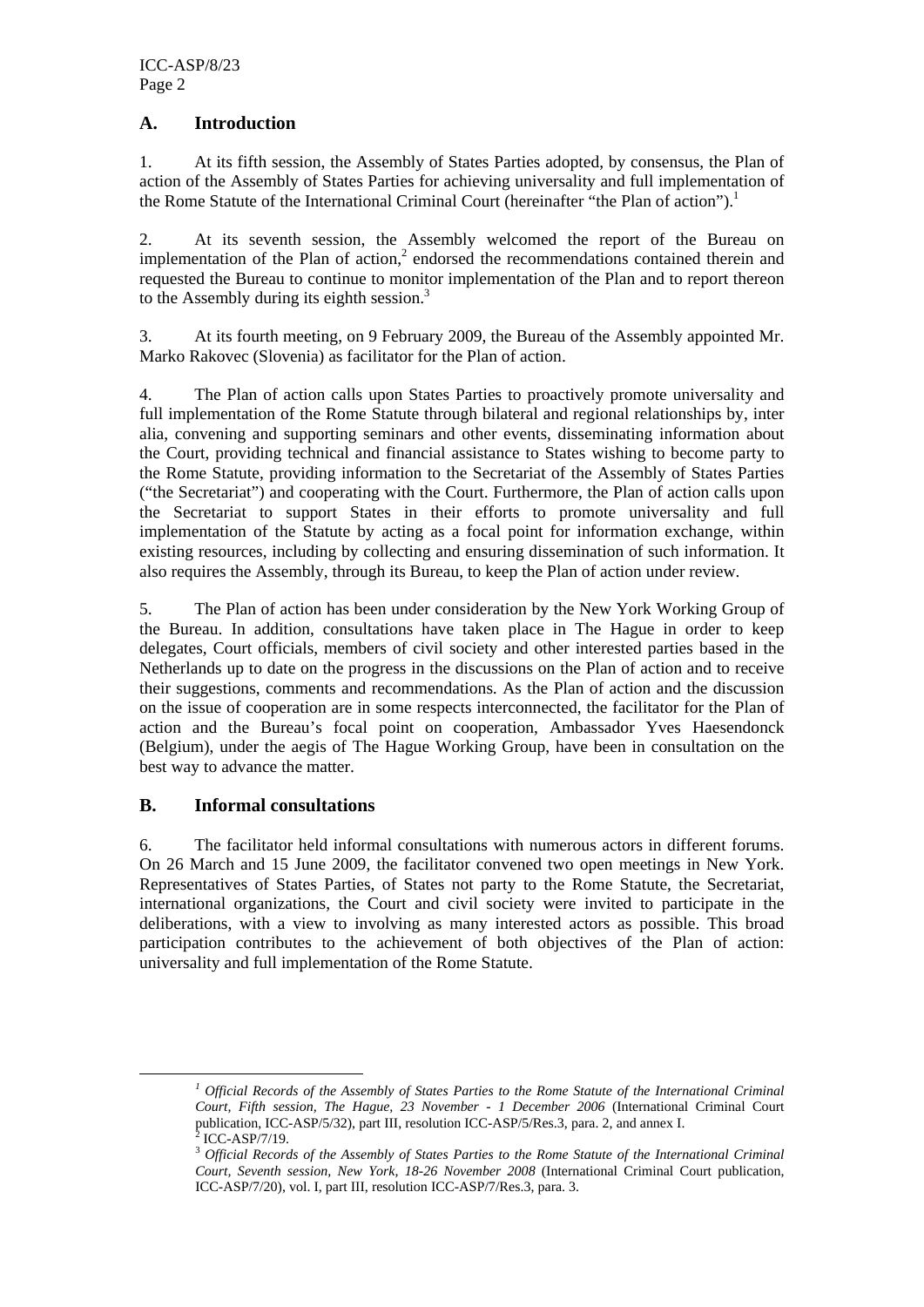7. The informal consultations focused on the presentation of the Plan of action, the mandate and programme of work of the facilitator, the status of ratification and implementation of the Rome Statute and the progress achieved since the adoption of the Plan of action. The facilitator drew attention to the provisions of paragraph 3 of resolution ICC-ASP/7/Res.3, in which the Assembly endorsed the recommendations contained in the report of the Bureau on the implementation of the Plan of action<sup>4</sup> and requested the Bureau to continue to monitor the implementation and report to the eighth session of the Assembly. The facilitator recalled that the Secretariat had sent out a note verbale, dated 24 April 2009, requesting States to provide information relevant to the promotion of ratification and full implementation of the Rome Statute and that the responses received from States had been posted on the Court's website. He encouraged States that had not yet done so to provide the requested information to the Court. The facilitator requested delegates to provide further information on activities they had undertaken (if any) at national, regional or international level to promote the ratification and full implementation of the Rome Statute.

8. No amendments to the provisions of the current Plan of action were suggested.

9. In addition to the open meetings, the facilitator held many bilateral consultations with representatives of States, members of civil society, international organizations and the Secretariat.

# **C. Updates on activities**

10. One delegation stressed the importance of promoting universality of the Rome Statute within the Asian region, where participation was still very low. A brief summary was provided of a seminar jointly organized by the Asian-African Legal Consultative Organization (AALCO) and the Government of Japan in India on 18 March 2009, in which Judge Fumiko Saiga (Japan) of the International Criminal Court participated as the keynote speaker. At the seminar, speakers identified some of the difficulties encountered by States in the ratification and implementation of the Rome Statute, including the concern that the Court might infringe on State sovereignty, difficulties in amending domestic law to accommodate the Rome Statute and concerns relating to article 98, paragraph 2, of the Statute.

11. One delegation referred to a project undertaken by the Government of Italy, in collaboration with the United Nations Interregional Crime and Justice Research Institute (UNICRI), to prepare a manual of practice for the International Criminal Tribunal for the former Yugoslavia (ICTY) which was published on 28 May 2009.

12. Some delegations indicated that the European Union continued raising the issue of ratification and implementation of the Rome Statute in its bilateral meetings with States. The European Union is also funding Court-related activities of Parliamentarians for Global Action (PGA), based on a 2007-2010 agreed programme. They further indicated that the European Union had established a system of coordination points within the Office of the Secretary-General of the European Union to coordinate activities aimed at promoting universality of the Rome Statute.

13. One delegation informed the meeting that a two-day training seminar had taken place in Port of Spain (Trinidad and Tobago).

 $\frac{1}{4}$  $4$  ICC-ASP/7/19.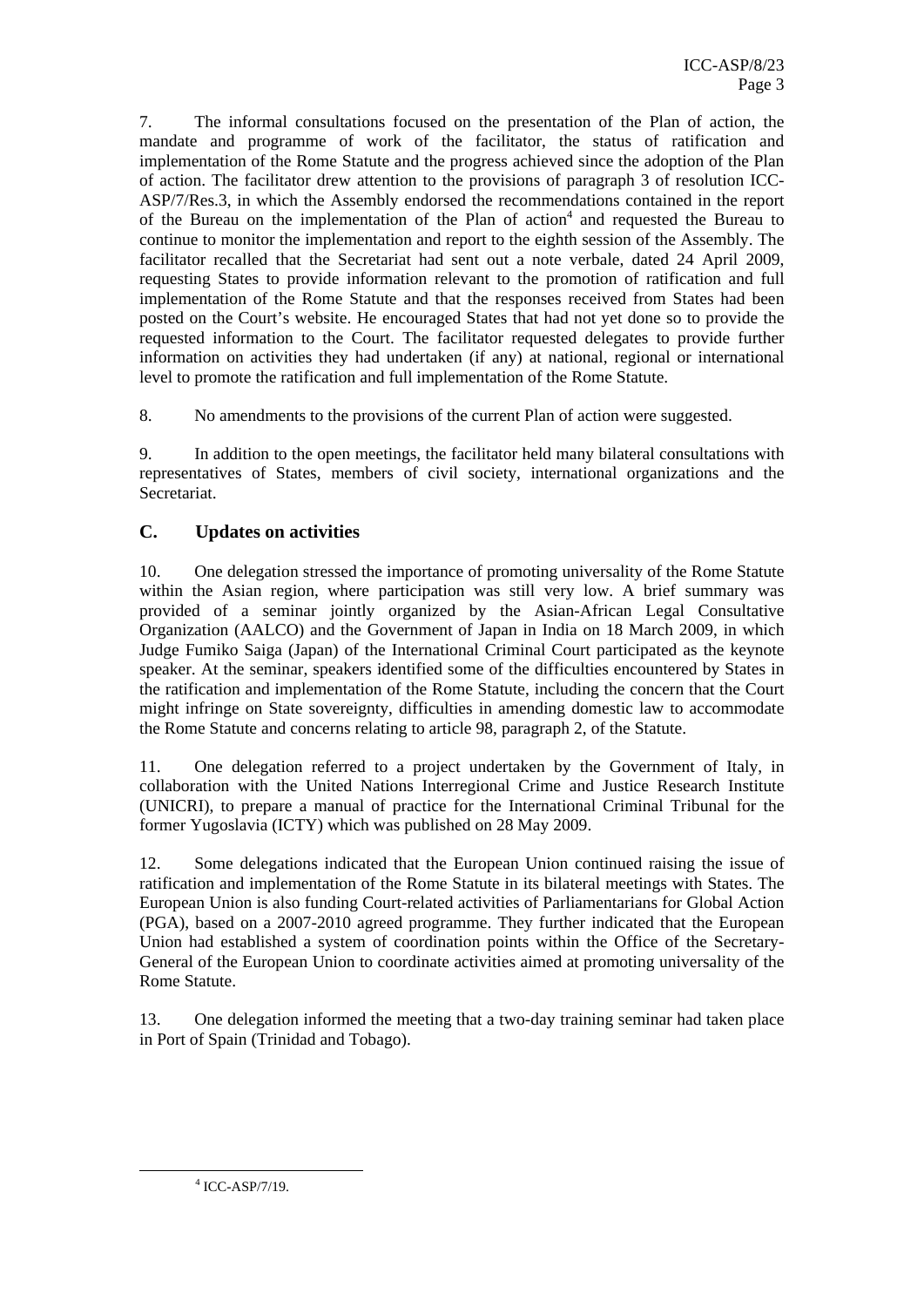# **D. Challenges**

- 14. Delegations identified the following key areas as needing further attention:
	- a) Difficulties in amending national legislation in order to ratify the Rome Statute.
	- b) Political challenges that hinder the ratification process.
	- c) Unavailability of adequate information on resources and activities relating to the ratification and implementation of the Rome Statute. It was suggested that the Secretariat, if possible, and within existing resources, compile all available resources and potential donors and post this information on the Court's website for easy access by States. In addition, it was suggested that the Secretariat explore the possibility of publishing hard copies of this information in the two working languages of the Court and distribute it to States. One delegation indicated that it had prepared a manual for the Rome Statute ratification process which could also be posted on the Court's website.

# **E. Further action**

#### **1. Unit within the Secretariat**

15. The facilitator suggested that the meeting explore the possibility of establishing a small unit within the Secretariat, dedicated to promoting ratification and implementation of the Rome Statute. The facilitator explained that his proposal was based on the findings of the previous facilitator on this issue, contained in report ICC-ASP/7/19. In particular, he referred to:

- a) Paragraph 12, which states that additional efforts should be made to encourage new ratifications; and
- b) Paragraph 19, which states that coordination and information sharing among various actors still needed to be improved.

16. However, several delegations expressed doubt as to the necessity of establishing such a unit in view of the financial implications and the fact that most work on promoting universality of the Rome Statute is already being undertaken by civil society organizations. One delegation expressed the view that, if such a unit were to be established, it could be on a temporary basis. The view was also expressed that States Parties could do more in promoting universality of the Rome Statute and could work in parallel with civil society to that end. The possibility of mutual endeavours between the Court's outreach activities and the promotion of universality was also mooted. The facilitator held additional consultations on this issue, in particular with the Secretariat, and concluded that establishing a small unit would be premature at this stage, as the Secretariat was already acting as a focal point for facilitating technical assistance. The facilitator suggested preparing a matrix to serve the purpose of enhanced information sharing between potential recipients and providers of technical assistance.

#### **2. Trust fund for the participation of least developed countries and other developing States**

17. The facilitator suggested that another way of promoting universality of the Rome Statute would be to encourage the participation of States not yet party to the Statute in meetings relating to the International Criminal Court. He appealed to States to contribute to the trust fund for least developed countries and other developing States, in order to facilitate the participation of States not party to the Statute in, particularly, the Review Conference to be held in 2010.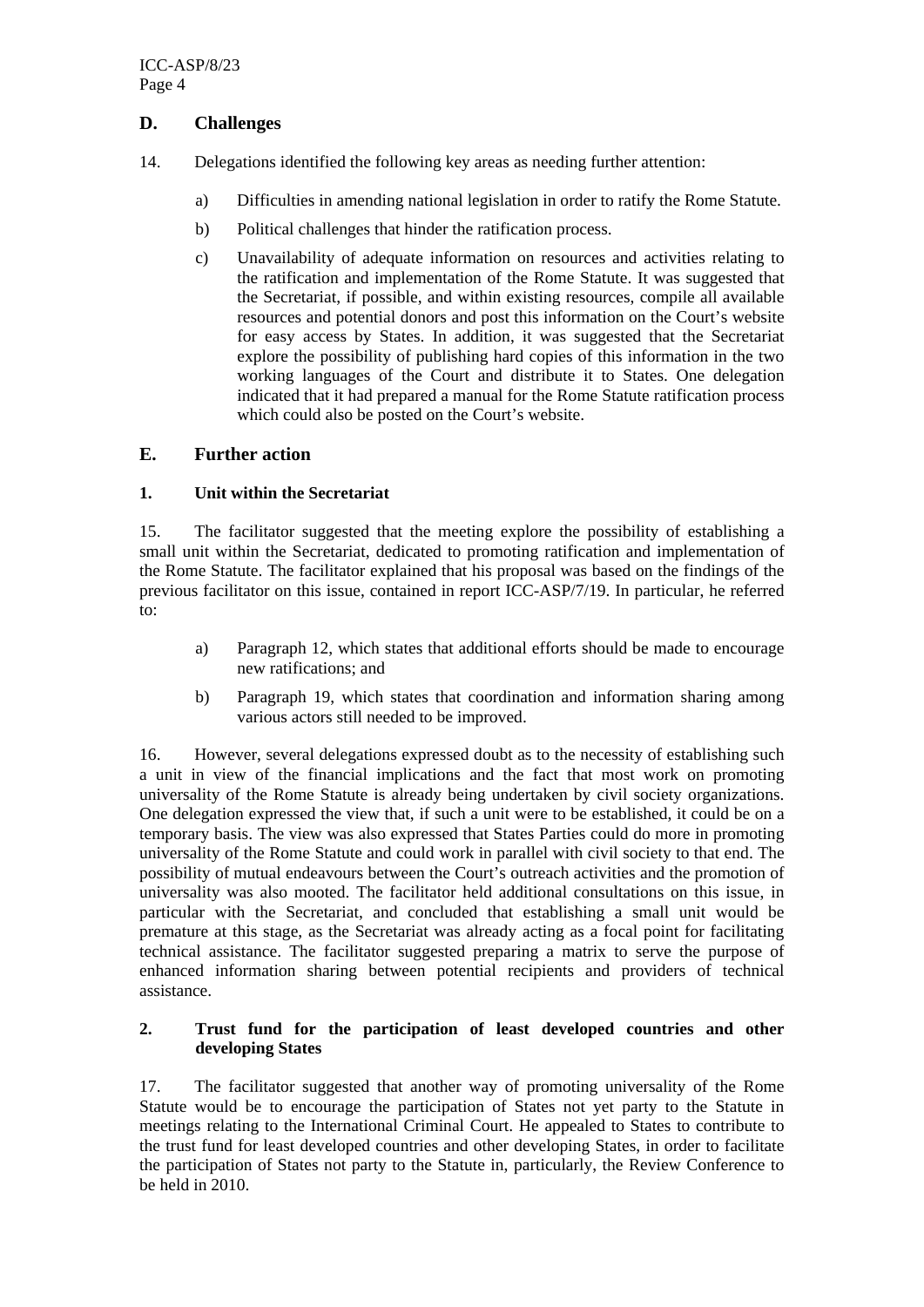#### **3. Seminars**

18. The facilitator suggested that States, in conjunction with other actors, should regularly organize and participate in seminars and events aimed at promoting awareness and understanding of the mandate and work of the Court. In this connection, he was liaising with some States Parties and the Court's Liaison Office with a view to launching, in New York, a series of seminars, panel discussions and events focusing on the Rome Statute, to be followed by similar seminars in different regions. He circulated a draft concept paper on this issue and sought the views of the Working Group (see annex to this report). Several delegations expressed support for the idea and welcomed the concept paper as a basis for future work in this regard. Some suggested possible improvements to the concept paper, such as the need to identify specific seminar objectives, based on the needs of each region or country, and the need to identify sources of funding for these seminars. The facilitator welcomed these proposals and indicated that specific modalities for each potential seminar would be worked out at a later stage when a group of interested States willing to participate in this project had been identified. The facilitator invited interested States, regional organizations and nongovernmental organizations to notify him if they were interested in participating in this project.

19. On 19 May 2009, a seminar on the issue of international criminal justice and the role of the International Criminal Court was held at United Nations Headquarters, with the participation of the President of the Court, the President and Vice-Presidents of the Assembly and senior United Nations officials. It was a successful event which, hopefully, constituted the beginning of a series of such seminars. The Bureau, at its ninth meeting on 10 June 2009, recommended that its members should encourage the organization of similar seminars in different regions.

# **F. Findings**

20. At the informal consultations held on 26 March and 15 June 2009, States Parties were encouraged to promote the universality and full implementation of the Rome Statute in all international forums, including in their bilateral, regional and multilateral relations. Promotion of the Rome Statute could include references to the work of the Court in official statements, agendas and documents, but also the convening of special sessions and events on the topic. In the multilateral field, initiatives taken by the European Union, the Organization of American States and the Community of Portuguese Speaking Countries were mentioned.

21. As the Court is a relatively new institution compared to some other courts, such as the International Court of Justice, the dissemination of information on its mandate and activities was considered fundamental for achieving both universality and full implementation of the Rome Statute. Further, it was suggested that States Parties and the Secretariat should continue their efforts to disseminate information about the Rome Statute, including the structure of the Court and its jurisdiction. It was noted that capacity building remained essential to ensure that government officials, members of parliament and the judiciary were fully aware of the work of the Court.

22. Although some States had provided the Secretariat with information relevant to the promotion of ratification or accession and full implementation of the Rome Statute, others had not yet done so. The information had been requested by the Secretariat through notes verbales. The replies received<sup>5</sup> have been made available on the Court's website. Given the objectives of the Plan of action, States Parties should endeavour to make the information

 $\frac{1}{5}$ <sup>5</sup> Austria, Burkina Faso, Croatia, Czech Republic, Dominican Republic, Georgia, Greece, Lithuania, Malta, Mexico, Netherlands, Paraguay, Poland, Portugal, Serbia, Slovakia, Uruguay and the European Union.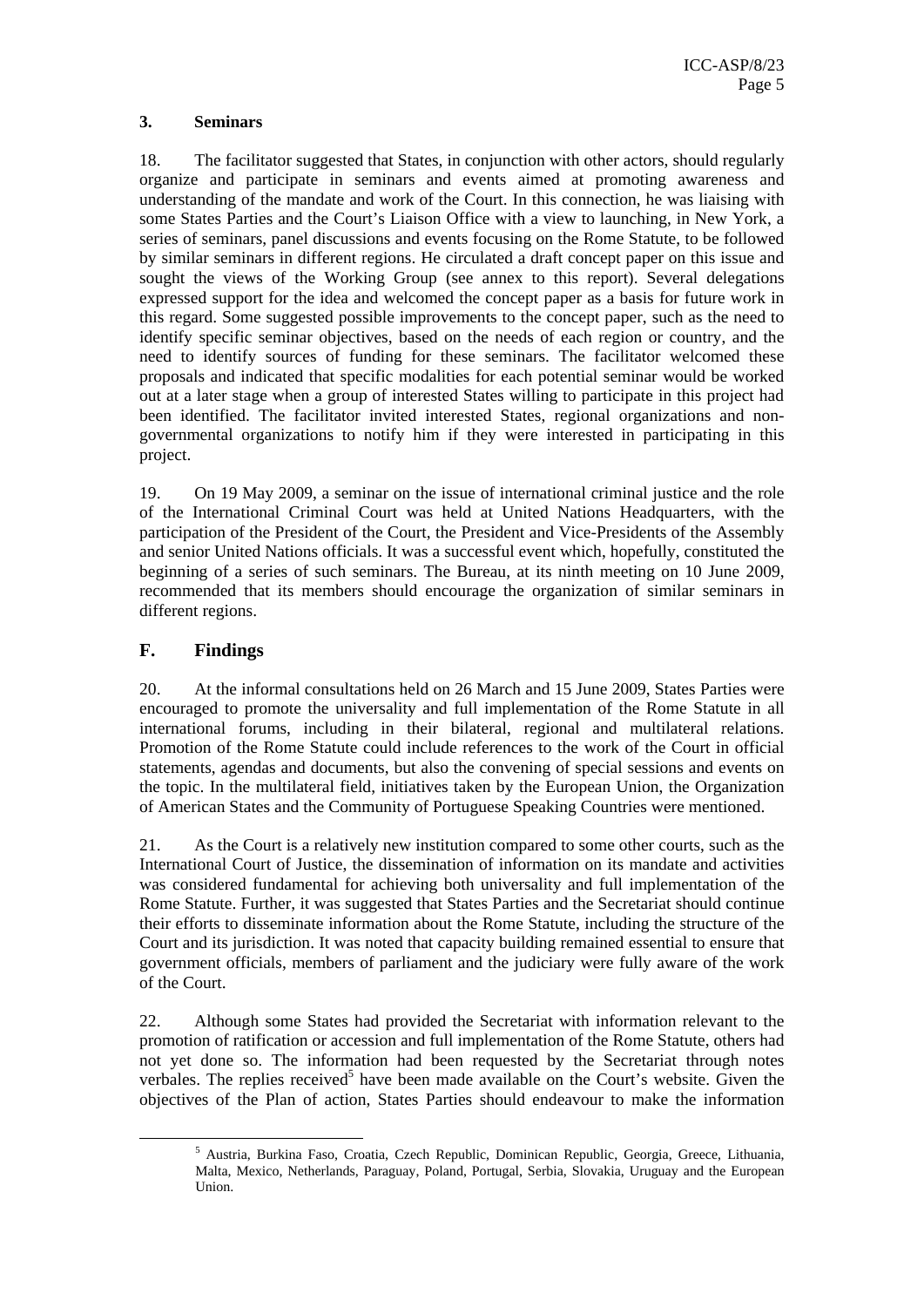widely available. The Secretariat should aim at making this information more easily accessible on the website.

23. As regards cooperation, it was emphasized that there were different actors providing assistance, including States Parties, international organizations, non-governmental organizations and other relevant entities, such as the International Committee of the Red Cross through its Advisory Service on International Humanitarian Law.

24. It was noted that the results of the Review Conference might be crucial in relation to future decisions on ratifying or acceding to the Rome Statute. Therefore, it was very important to allow for greater participation of all States in the deliberations on the preparations for the Review Conference. Contributions to the trust fund for least developed countries and other developing States should be made in order to facilitate the participation of States not party to the Rome Statute, in particular in the Review Conference to be held in 2010.

# **G. Recommendations**

#### **To the Assembly of States Parties**

1. To continue to monitor closely the implementation of the Plan of action.

#### **To States Parties**

- 2. To continue to promote, as far as possible, the universality and full implementation of the Rome Statute in their bilateral, regional and multilateral relationships;
- 3. To continue their efforts to disseminate information on the Court at the national and international level, including through events, seminars, publications, courses and other initiatives that may raise awareness about the work of the Court;
- 4. To continue to provide the Secretariat with updated information relevant to the universality and full implementation of the Rome Statute, including current contact information on national focal points;
- 5. To organize seminars in different regions and to disseminate information about the Court's work and the provisions of the Rome Statute (see annex to this report);
- 6. To continue to provide, wherever possible, technical and financial assistance to States wishing to become party to the Statute and to those wishing to implement the Statute in their national legislation; and
- 7. To continue to cooperate with the Court so that it can fulfil its functions accordingly.

#### **To the Secretariat of the Assembly of States Parties**

- 8. To continue to support States in their efforts to promote universality and full implementation of the Rome Statute by acting as a focal point for information exchange and by making available updated information on this matter, including on the website of the Court;
- 9. To compile information on all available resources and potential donors, and post it on the Court's website for easy access by States; and
- 10. To prepare a matrix to serve the purpose of enhanced information sharing between potential recipients and donors of technical assistance.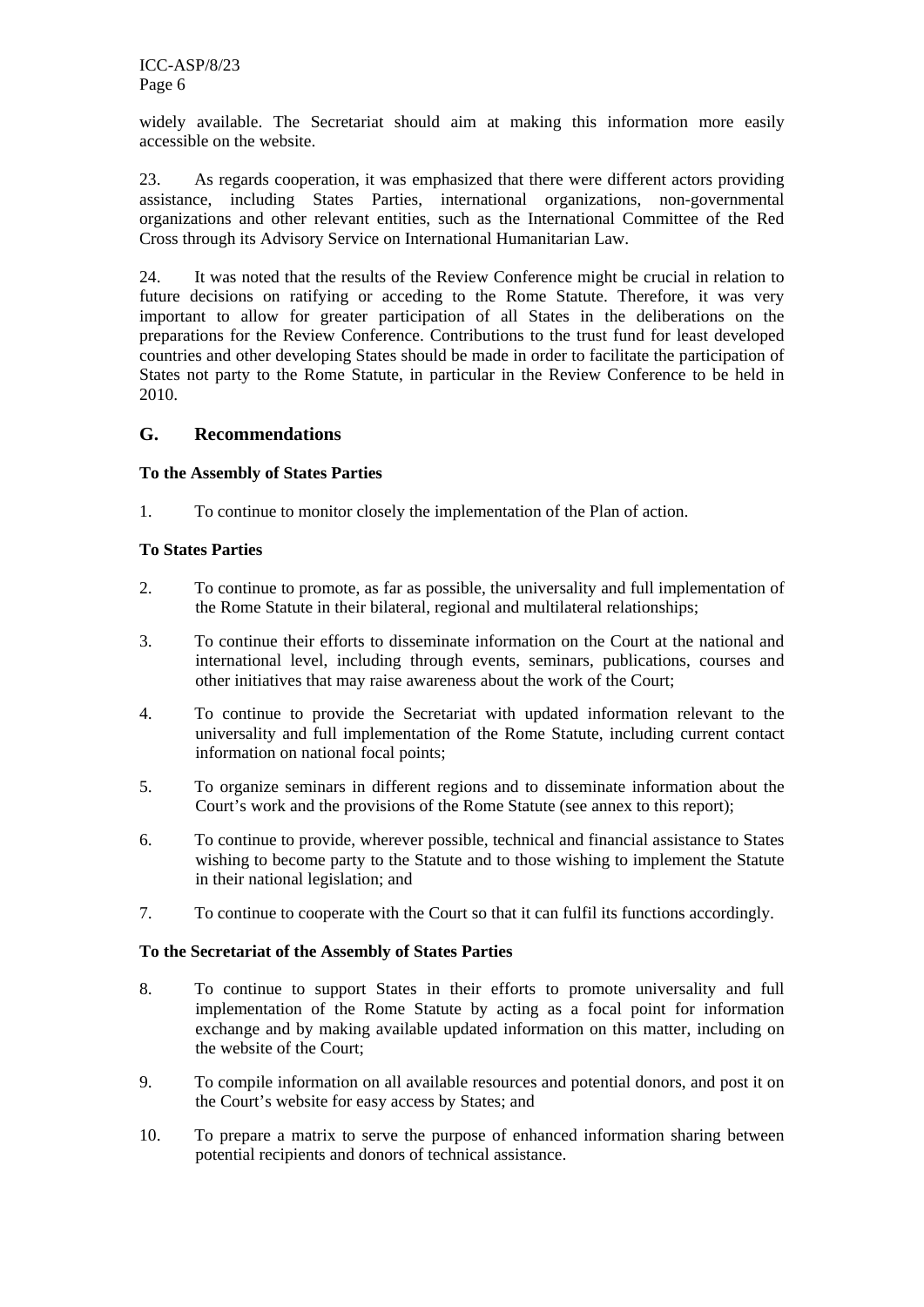# **Annex**

# **Process of global cooperation against impunity towards universality and full implementation of the Rome Statute of the International Criminal Court**

#### **Proposed seminar series**

#### **A. Introduction and objective**

1. Universal implementation of the Rome Statute of the International Criminal Court is imperative if we are to end impunity for the perpetrators of the most serious crimes of international concern, contribute to the prevention of such crimes, and guarantee lasting respect for and enforcement of international justice. The Plan of action for achieving universality and full implementation of the Rome Statute stipulates that States should make full use of the political, financial and technical means at their disposal to continue and strengthen their efforts to accomplish these objectives. The Plan of action calls on States Parties to build direct political and other contacts with relevant States, regional groups or regional organizations with the objective of fostering political will and support for ratification and full implementation of the Rome Statute.

2. States Parties' efforts should include convening and supporting seminars, conferences and other national, regional or international events aimed at promoting the ratification and full implementation of, and support for, the Rome Statute. Information about the Court and its role should be widely disseminated, and consideration should be given to inviting representatives of the Court or the Secretariat of the Assembly of States Parties to address national, regional and international events.

3. As the International Criminal Court tries its first cases and widens its investigations, it is becoming increasingly important to have an open and transparent discussion on its work. We need global cooperation to promote criminal accountability and end the policy of impunity for the most serious crimes. There are many misperceptions of the operation and mandate of the Court, and in order to promote the Court and its work we need to have an indepth discussion on its procedures, its powers and on the work it has accomplished so far. With a view to achieving this, it is proposed to launch a series of seminars in different regions, so as to provide for a forum for such vital discourse.

#### **B. Organization of the process**

#### **1. General**

4. There would be a series of regional and subregional seminars organized in different regions under the title "Process of global cooperation against impunity - towards universality and full implementation of the Rome Statute of the International Criminal Court". Other seminars would be convened in the following months. Leading States should be identified for organizing seminars.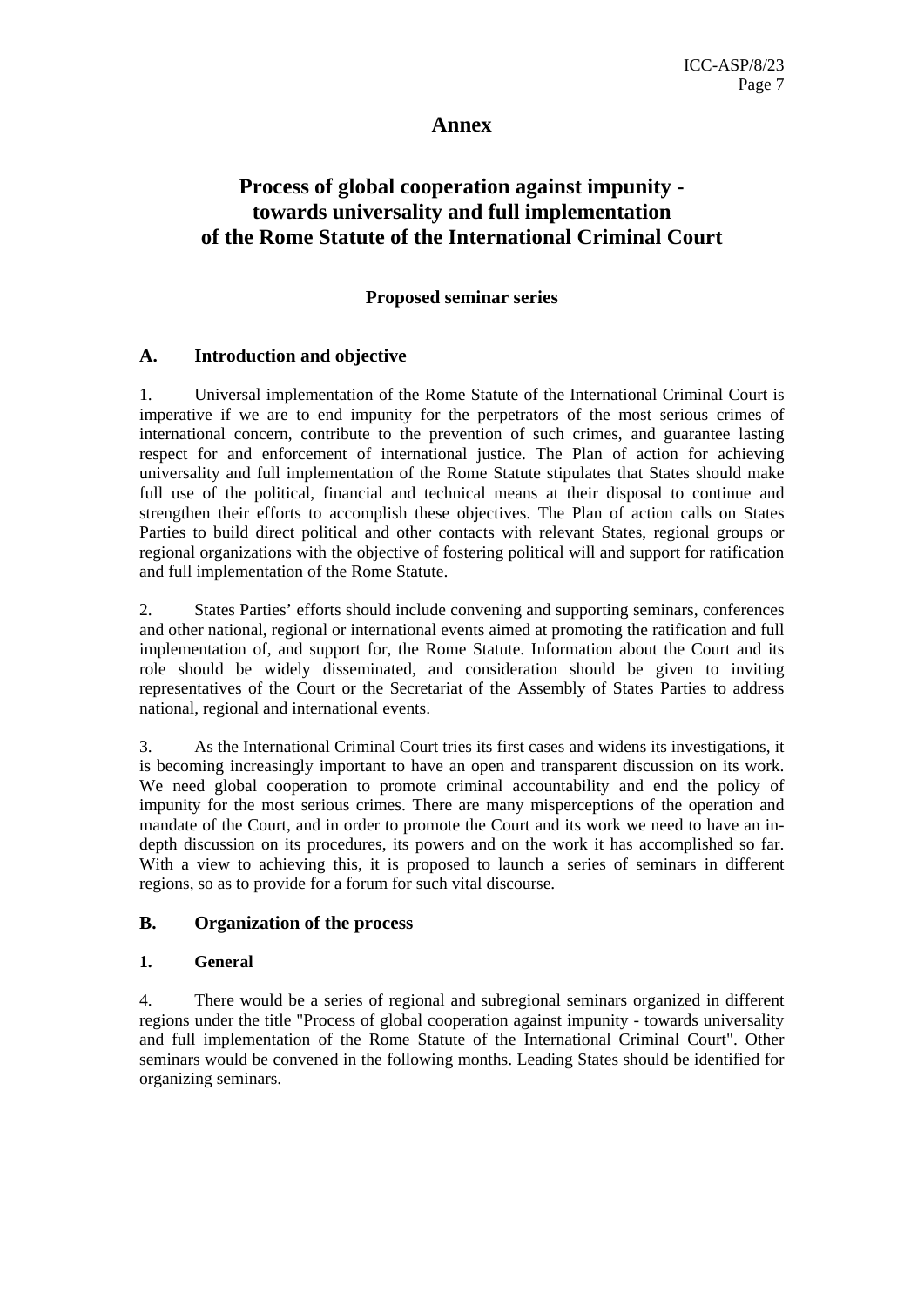#### **2. Issues to be addressed**

- 5. The following general issues are relevant for discussion:
	- a) Provisions of the Rome Statute (jurisdiction, admissibility of a case and applicable law, Pre-Trial Chamber, general principles of international criminal law, evidentiary procedures, due process, etc.);
	- b) Situations and cases;
	- c) Trial procedure (Lubanga trial, witness protection, victim participation, etc.); and
	- d) Necessity for State cooperation and assistance with investigations and enforcement of decisions (implementation of arrest warrants, etc.).

6. Special attention should be given to aspects of the Court that are frequently misunderstood:

- a) The proprio motu powers of the Prosecutor (unaccountability versus independence);
- b) The complementarity principle (safeguards against politically motivated prosecutions);
- c) Peace and justice as mutually reinforcing elements;
- d) The relationship between the International Criminal Court and the United Nations; and
- e) Resources.

#### **3. Timing**

7. The process would be launched in New York in 2009, to be followed by seminars in various other regions in the first part of 2010, in the period preceding the Review Conference of the International Criminal Court (short-term process). Seminars in other regions would continue after the Review Conference (long-term process - several regional and subregional seminars). The timing depends primarily on resources donated.

#### **4. Participation**

8. The targeted audience should be persons that are involved in decision-making processes in a State. Usually, accession to an international treaty involves close cooperation between, and approval of all three power-sharing branches in a given State. Therefore, an effort should be made to invite senior officials from all three power-sharing branches in each country:

- a) Executive branch one official from the Ministry of Foreign Affairs and one official from the Ministry of Justice;
- b) Legislative branch as applicable, speakers from both houses of parliament; and
- c) Judiciary branch president of the constitutional or supreme court.

9. Broad participation should be encouraged to include media, politicians and members of the general public, alongside lawyers, academics and civil society.